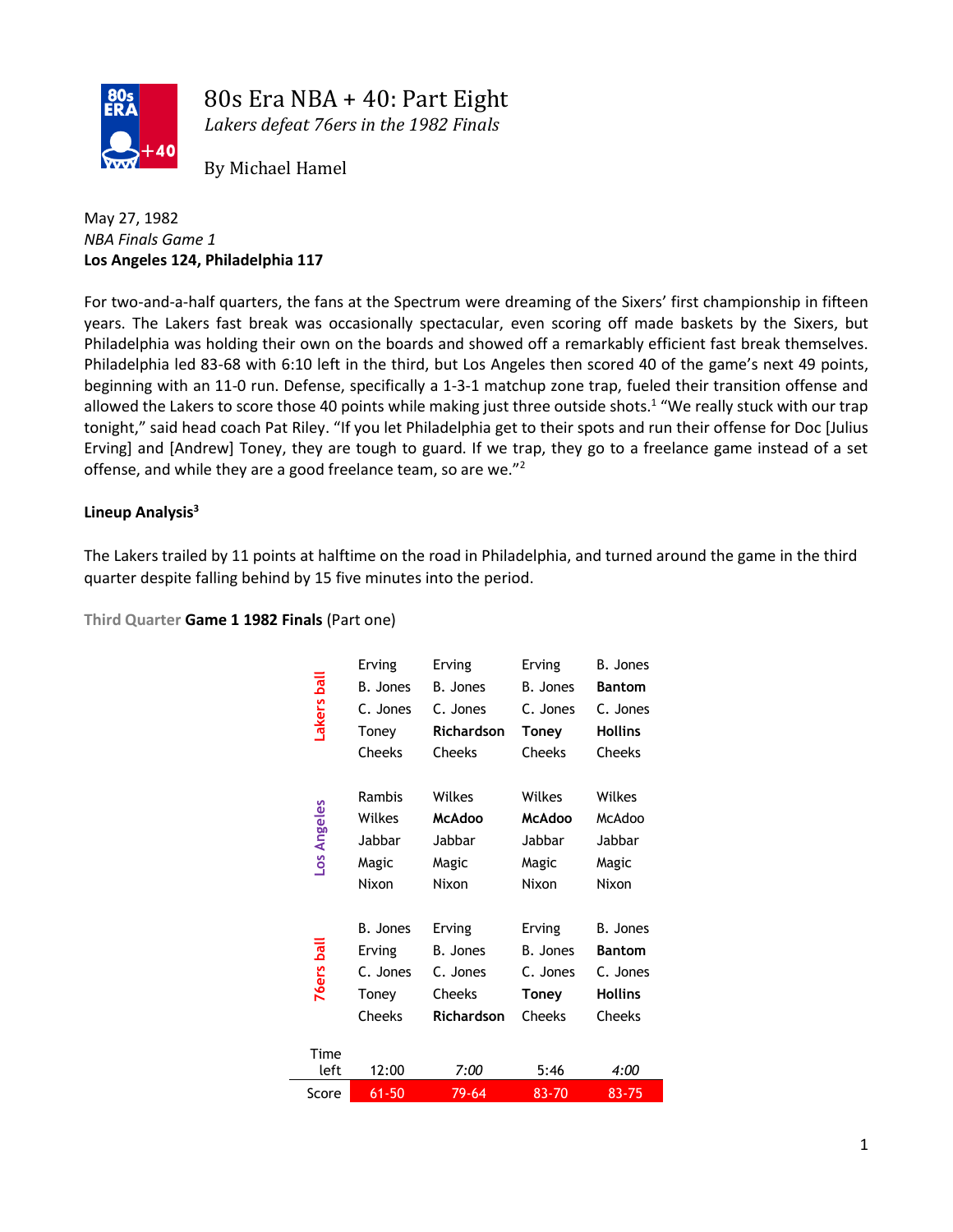The 79-64 edge, courtesy of a three-pointer by Andrew Toney, was the 76ers' largest lead of the game. Toney had been hit in the left knee on the previous possession and would leave the game shortly after picking up his third foul in a scuffle with Kareem Abdul-Jabbar. Toney briefly returned, but then missed most of the rest of the period, which deprived the 76ers of their most feared outside shooting threat. The Sixers would lead by fifteen points again at 83-68, before the tide turned.

|                   | <b>Erving</b>  | Erving         | Erving         | Erving         |       |
|-------------------|----------------|----------------|----------------|----------------|-------|
| Lakers ball       | <b>Bantom</b>  | <b>Bantom</b>  | <b>Bantom</b>  | <b>Dawkins</b> |       |
|                   | C. Jones       | <b>Dawkins</b> | <b>Dawkins</b> | Bantom         |       |
|                   | <b>Hollins</b> | <b>Hollins</b> | <b>Cheeks</b>  | <b>Hollins</b> |       |
|                   | Cheeks         | <b>Cheeks</b>  | <b>Hollins</b> | <b>Cheeks</b>  |       |
|                   | Wilkes         | Wilkes         | Wilkes         | Wilkes         |       |
|                   | McAdoo         | <b>McAdoo</b>  | <b>McAdoo</b>  | <b>Rambis</b>  |       |
|                   | Jabbar         | Jabbar         | Jabbar         | McAdoo         |       |
| Los Angeles       | Magic          | Magic          | Magic          | Magic          |       |
|                   | Nixon          | Nixon          | Cooper         | Cooper         |       |
|                   | <b>Erving</b>  | Erving         | Erving         | Erving         |       |
|                   | Bantom         | Bantom         | Bantom         | <b>Dawkins</b> |       |
| <b>76ers</b> ball | C. Jones       | <b>Dawkins</b> | <b>Dawkins</b> | Bantom         |       |
|                   | <b>Hollins</b> | <b>Hollins</b> | <b>Hollins</b> | <b>Hollins</b> |       |
|                   | Cheeks         | <b>Cheeks</b>  | Cheeks         | <b>Cheeks</b>  |       |
| Time              |                |                |                |                |       |
| left              | 2:47           | 1:55           | 1:25           | 0:48           | 0:00  |
| Score             | 85-81          | 87-85          | 87-87          | 89-87          | 91-89 |

**Third Quarter Game 1 1982 Finals** (Part two)

The final four minutes were decisive. The Lakers lead at 87-85 was their first since 10-8, and Los Angeles closed the period on a 16-6 run. Jamaal Wilkes scored 16 of his 24 points during this quarter, and he and Magic Johnson played the entire twelve minutes.

\_\_\_\_\_\_\_\_\_\_\_\_\_\_\_\_\_\_\_\_\_\_\_\_\_\_\_\_\_\_\_

The Lakers continued to pour it on in the fourth quarter, sprinting to a 12-1 start with Abdul-Jabbar on the bench, and their peaked at 108-92. The Sixers rallied to get within eight at 120-112 with forty-six seconds left, but a pair of costly Steve Mix turnovers ended their comeback hopes. Los Angeles closed out their Game 1 victory, their ninth consecutive playoff win of the 1982 postseason.

May 30, 1982 *NBA Finals Game 2* **Philadelphia 110, Los Angeles 94**

Hard work on the boards paid off for the 76ers, who outrebounded the Lakers despite horrendous foul trouble; Darryl Dawkins and Caldwell Jones had each been charged with three fouls with over five minutes left in the second quarter. While Earl Cureton and Mike Bantom were forced to play significant minutes, the 76ers were able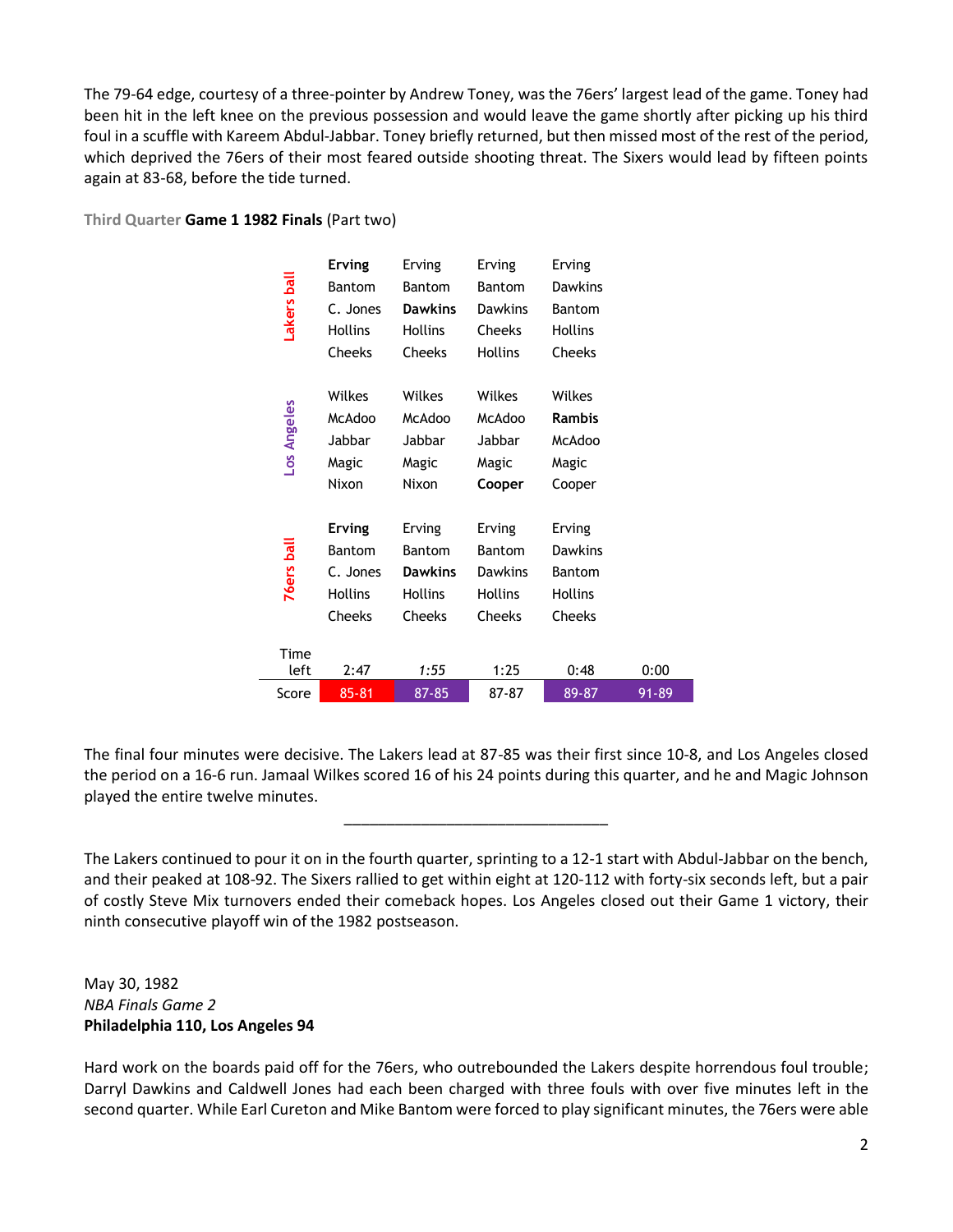to extend their lead to thirteen while Dawkins and Jones were on the bench. Philadelphia earned a 12-0 edge in second-chance points in the period, which was fortunate as Andrew Toney was struggling through a 1 for 8 shooting stretch. "There is no secret to offensive rebounding," Pat Riley explained to reporters. "It's a matter of who wants the ball. If you want it, go get it. They went after it harder than we did."<sup>4</sup>

The Lakers closed to within 98-90 late in the fourth quarter, but Bobby Jones, who had suffered a left hip pointer in the first half when Cooper accidentally kneed him, tapped in a missed jumper by Toney to stem a Los Angeles rally. Sixers head coach Billy Cunningham had successfully tutored his players on ways to beat the Laker trap, and claimed after the game that his team "did a good job" but could do better. "[The Lakers] want to force the tempo. If you show some patience, you can get a good shot."<sup>5</sup>

#### June 1, 1982 *NBA Finals Game 3* **Los Angeles 129, Philadelphia 108**

Now it was the Lakers turn to win a blowout. Los Angeles led from start from finish, 42-22 early in the second quarter, and if not for a late rally in the period—sparked by 15 points from Andrew Toney—that sliced their advantage to nine before the half, this game might have over at the break. "Anything and everything we did tonight was a step slow," Billy Cunningham said afterwards. "Everything we did, reacting to whatever they did, was much slower than we'd like it to be. Our timing was just off tonight."<sup>6</sup> Norm Nixon felt that the Lakers fast start was critical: "This was the first game where we've taken command from the very beginning. We made a concentrated effort to go out and take the game away from Philly right away, and I thought it was very important that I got off well."<sup>7</sup> The Lakers even weathered a fourteen minute stretch at the end of the half without Kareem Abdul-Jabbar, who was forced to the bench with foul trouble.

With Kurt Rambis and Magic Johnson physically dominating Julius Erving, the Lakers began the second half on a 17-4 run. Nixon scored 21 of his points in the second half as Los Angeles pulled away. Toney was the lone bright spot for the Sixers, who capped off his 36-point night with a four-point play (the first in NBA playoff history) when he was fouled by Michael Cooper while making a three-pointer from the left corner. Bobby Jones played 26 minutes, and though he claimed that his hip was not bothering him, Jones took just one shot and was held scoreless for the first time since the opener of the Eastern Conference Finals and for just the third time in his career.

### June 3, 1982 *NBA Finals Game 4* **Los Angeles 111, Philadelphia 101**

The Sixers shot poorly in the early going (32 percent in the first quarter) and made a pair of critical turnovers down the stretch that denied their hopes of a comeback. Los Angeles led 29-16 in the first and 41-27 in the second, before their lead peaked at 63-44 in the third quarter. "To start the game," lamented Billy Cunningham, "we weren't reacting the way we wanted to. We set out to do one thing—I can't tell you what that is—and we just didn't respond."<sup>8</sup>

The Lakers lead had been cut to 105-98 with 2:41 left in the game when Caldwell Jones was inserted in place of an ineffective Darryl Dawkins. On Philadelphia's subsequent possession, Jones threw a pass intended for Maurice Cheeks, but Cheeks had reversed direction, and the ball sailed helplessly into the backcourt, causing a violation that gave possession back to the Lakers. Bob McAdoo missed a jumper, and Jones atoned for his mistake by grabbing the rebound. But then Julius Erving threw the ball away under the basket as the 24-second clock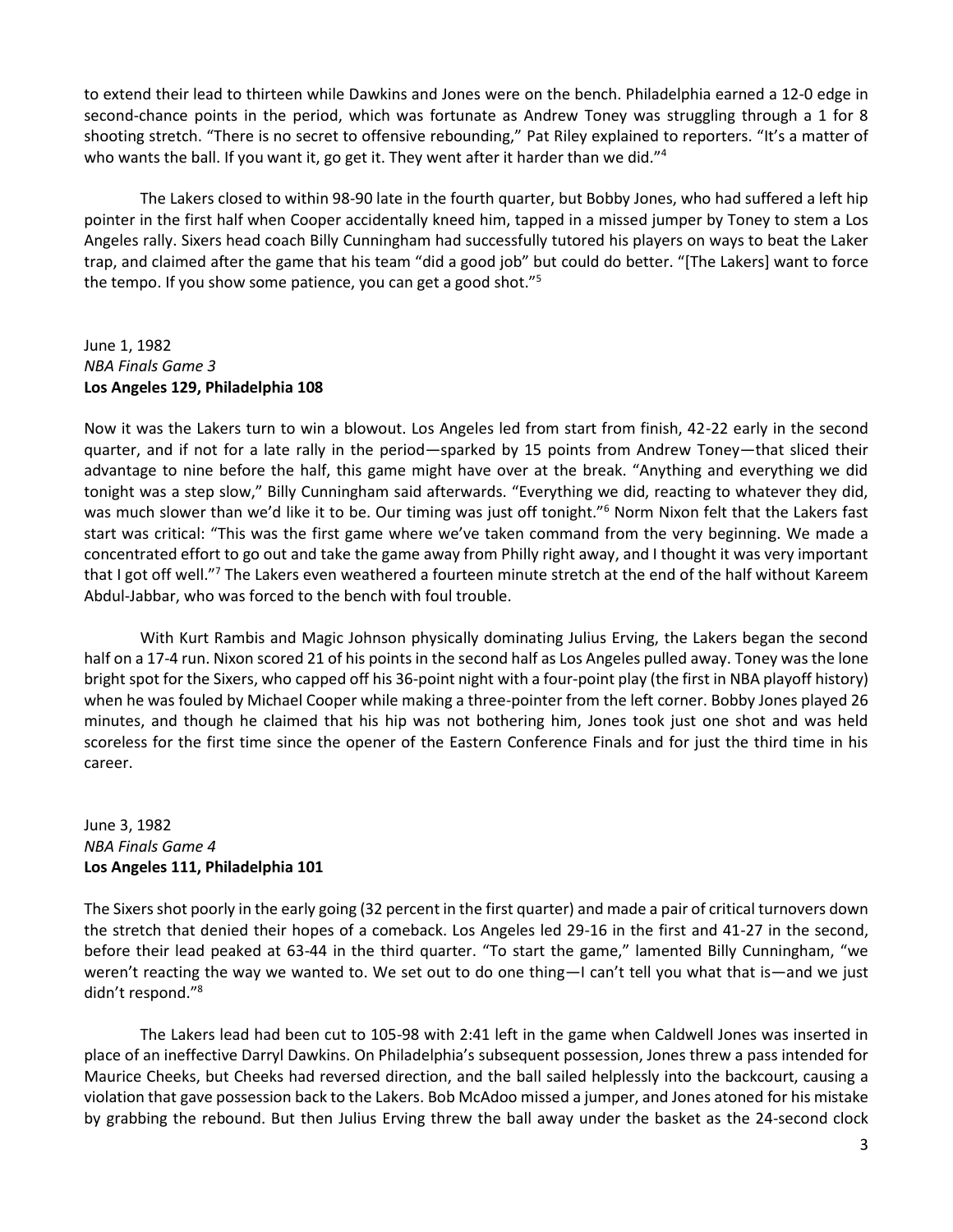wound down. "Those two plays could have turned the game around for us if we'd have converted them to hoops, but we didn't," Cheeks said later.<sup>9</sup>

#### June 6, 1982 *NBA Finals Game 5* **Philadelphia 135, Los Angeles 102**

The 76ers scored a playoff record 81 points in the second half and held Kareem Abdul-Jabbar to single digits in points for the first time in 420 games to keep their season alive.<sup>10</sup> After a tight first half, Philadelphia pulled ahead 72-70 early in the third, and when Abdul-Jabbar and Magic Johnson missed potential game-tying free throws, the 76ers dialed up their defense. "They got a second wind that was incredible," Lakers assistant Bill Bertka said later. "Their defensive intensity was outstanding. We didn't execute, and the next thing we knew, we were being buried under an avalanche."<sup>11</sup> By the end of the third quarter the 76ers were up by 10, then kept up the pressure in the final stanza. "When we got behind in the second half, we lost our poise," Abdul-Jabbar said afterwards. "I doubt there will be any carryover effect [to Game 6]. We beat them the last two games, and it didn't seem to bother them. They played me the way everybody plays me. They pushed and shoved, and today they got away with it."<sup>12</sup>

Magic posted a pedestrian double-double, still feeling some effects of jammed knuckles on his right hand suffered in the Western Conference Semifinals against the Suns. It was the sixth time in the playoffs that he was held below his regular season average of 18.6 points per game. "[The injury] affects me in all areas because it's weak," Magic told reporters during the Finals. "It's so weak that I can't handle, pass, shoot or rebound the way I want to. But I'm icing it in order to get some feel, and I'm gonna be ready, whether it wants to be or not."<sup>13</sup>

## June 8, 1982 *NBA Finals Game 6* **Los Angeles 114, Philadelphia 104**

Los Angeles clinched their second championship in three years, once again leading from start-to-finish against Philadelphia. The Lakers fast break bogged down in the second quarter, but Jamaal Wilkes and Michael Cooper repeatedly made big shots from outside. Meanwhile, the Lakers defense continued to be a key to the series. "I read a lot about Boston's defensive intensity in the clutch," Pat Riley said. "Well, for a running team, we played it pretty well too."<sup>14</sup>

Philadelphia's best chance came in the third, when they twice had the ball while trailing by a point. In both cases, the Lakers defense held firm: Bob McAdoo broke up an alley-oop from Maurice Cheeks to Julius Erving, then, during a later possession, Cooper stole the ball from Andrew Toney. After extending their lead to 100-89 in the fourth, the Lakers weathered another Sixers run, clinging to a 103-100 advantage with 3:55 left. But the Lakers got three offensive rebounds on their next possession, which concluded with Kareem Abdul-Jabbar drawing a foul on a leaner that took a fortunate bounce or two before dropping in.<sup>15</sup> He added a free throw to make it 106-100 and the Sixers never seriously challenged again. "We were more disappointed this time than in any other year," said a downcast Erving after the game. "I don't know why.... It hurts more than any other year. It's very painful."<sup>16</sup> Magic Johnson collected his second Finals' triple-double and earned another Finals MVP award.

Next Time: 1981-82 Season Review

© 2022 Michael Hamel, MichaelHamel.net Adapted from *Pride and Passion: The 80s Era in the NBA*, © 2014 Michael Hamel